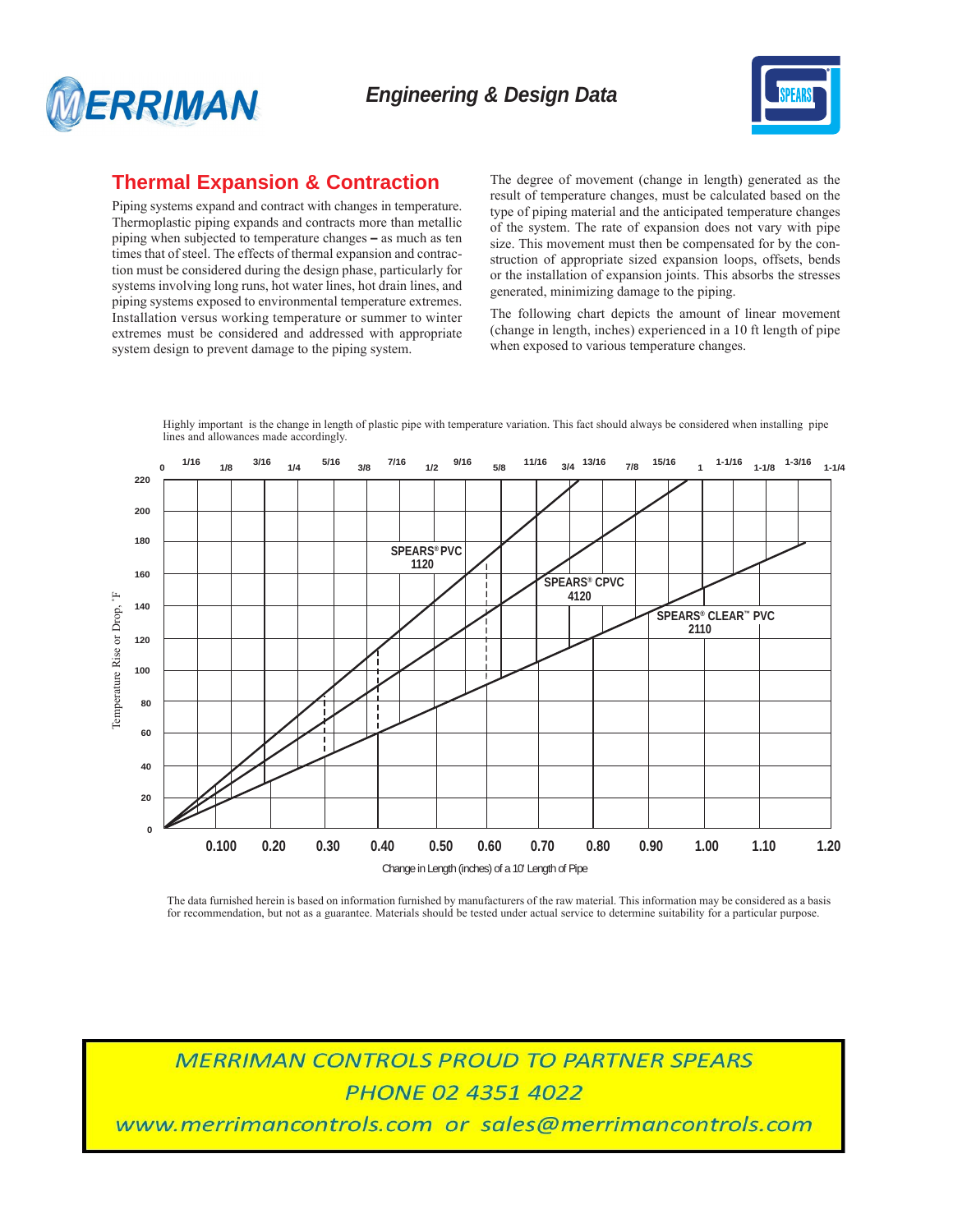



## **Calculating Linear Movement Caused by Thermal Expansion**

The change in length caused by thermal expansion or contraction can be calculated as follows:

 $\Delta L = 12$  yl  $(\Delta T)$ 

*Where:*

∆L = expansion or contraction in inches

 $y = Coefficient of linear expansion of piping material selected$ 

 $l =$  length of piping run in feet

 $\Delta T$  = (T1 - T2) temperature change  $\mathrm{P}F$ 

Where:

T1 = maximum system temperature of system and

 $T2$  = system temperature

### Coefficient of Linear Expansion (y) of Various Spears® Piping Products (in/in/°F) per ASTM D 696

| <b>Pipe Material</b>                                   |                      |
|--------------------------------------------------------|----------------------|
| PVC Pressure Pipe (all schedules & SDR's) and PVC Duct | $2.9 \times 10^{-5}$ |
| CPVC Schedule 40 & Schedule 80 Pressure Pipe           | $3.2 \times 10^{-5}$ |
| <b>CPVC Duct</b>                                       | $3.2 \times 10^{-5}$ |
| CTS CPVC Plumbing Pipe                                 | $3.2 \times 10^{-5}$ |
| Clear PVC Schedule 40 & Schedule 80 Pipe               | $4.1 \times 10^{-5}$ |
| Spears® Low Extractable UPW Pipe                       | $3.9 \times 10^{-5}$ |

**Example 1:** Calculate the change in length for a 100 foot straight run of 2" Schedule 80 PVC pipe operating at a temperature of 73°F; installed at 32°F.

 $\Delta L = 12$  yl  $(\Delta T)$ 

*Where:*

 $\Delta L$  = linear expansion or contraction in inches y = 2.9 x 10<sup>-5</sup> in/in/°F

 $l = 100$ ft

 $\Delta T = 41^{\circ}F (73^{\circ}F - 32^{\circ}F)$ 

 $l =$  Length of expansion loop in inches

 $E =$  Modulus of elasticity

 $D =$  Average outside diameter of pipe

 $\Delta L$  = Change in length of pipe due to temperature change

 $S = Working stress at max. temperature$ 

 $\Delta L = 12$  in/ft x 0.000029 in/in/ft x 100 ft x 41°F

 $\Delta L = 1.43"$ 

In this example the piping would expand approximately 1-1/2" in length over a 100 ft straight run once the operating temperature of 73°F was obtained.

**Example 2:** 100 foot straight run of 2" Schedule 80 CPVC pipe operating temperature 180°F; installed at 80°F  $\Delta L = 12$  yl  $(\Delta T)$ *Where:*  $\Delta L$  = linear expansion or contraction in inches  $y = 3.2 \times 10{-5}$  in/in/°F  $l = 100$  ft  $\Delta T = 100^{\circ}F (180^{\circ}F - 80^{\circ}F)$  $\Delta L = 12$  in/ft x 0.000032 in/in/ft x 100ft x 100°F  $\Delta L = 3.84"$ 

In this example the piping would expand approximately 4" in length over a 100 ft straight run once the operating temperature of 180°F was obtained.

# **Compensating for Movement Caused by Thermal Expansion/Contraction**

Thermal expansion/ contraction are usually absorbed by the system at changes of direction. Long, straight runs are more susceptible to measurable movement with changes in temperature and the installation of an expansion joints, expansion loops or offsets is required. This will allow the system to absorb expansion/contraction forces without damage.

Once the change in length (∆L) has been determined, the length of an offset, expansion loop, or bend can be calculated as follows:

$$
\ell = \sqrt{\frac{3ED(\Delta L)}{2S}}
$$

*Where:*

- $\ell$  = Length of expansion loop in inches
- $E =$  Modulus of elasticity
- $D =$  Average outside diameter of pipe
- $\Delta L$  = Change in length of pipe due to temperature change
- $S =$  Working stress at max. temperature
- $\Delta L = 12$  in/ft x 0.000029 in/in/ft x 100 ft x 41°F

 $\Delta L = 1.43"$ 



**MERRIMAN CONTROLS PROUD TO PARTNER SPEARS PHONE 02 4351 4022** 

www.merrimancontrols.com or sales@merrimancontrols.com